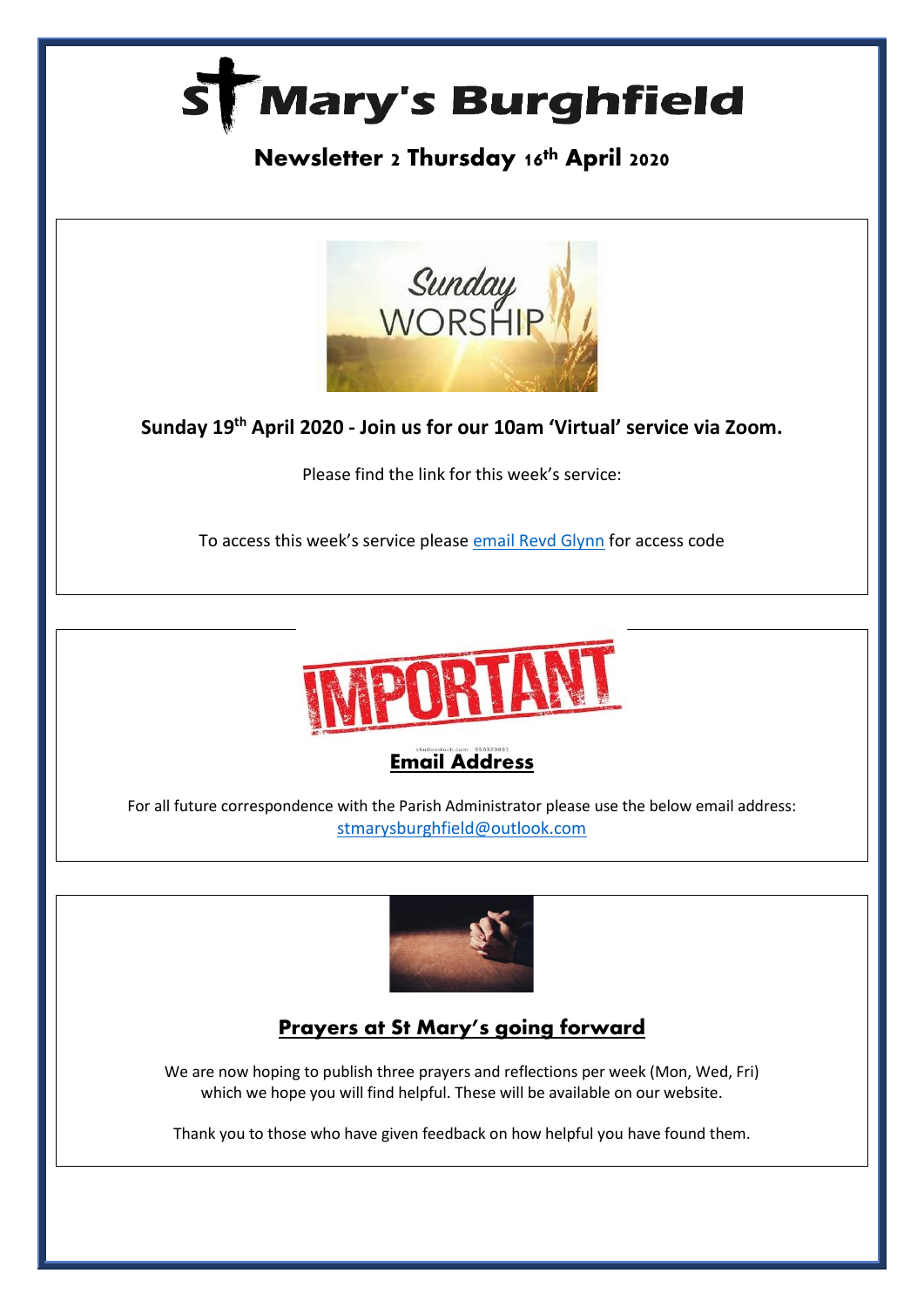

### Please pray for:

- Theale Road, Hose Hill, Bennett's Hill, School Road, The Rowans Community
- All involved in pastoral care, school pastors, Café B and the Befrienders, The Food Bank
- All working in local businesses; self-employed and unemployed
- Those who have died recently Anne Hipwell (Known as Tricia), John Crowhurst.



In light of the coronavirus situation, the Bible course has not been able to continue here at St Mary's.

The *Bible Course* has been adapted so that you can [watch the session videos](https://nam10.safelinks.protection.outlook.com/?url=https%3A%2F%2Fbiblesociety.cmail20.com%2Ft%2Fr-l-jhdukltd-ociikituu-y%2F&data=02%7C01%7C%7Cfd57895af51f4733569f08d7db934f7b%7C84df9e7fe9f640afb435aaaaaaaaaaaa%7C1%7C0%7C637219298040927676&sdata=0mtSFb%2FiBgKymiy5gKIQ5nx8eolQj7TI2g63ZPqCB%2BA%3D&reserved=0) online for free and you can download the manual [here.](https://nam10.safelinks.protection.outlook.com/?url=https%3A%2F%2Fbiblesociety.cmail20.com%2Ft%2Fr-l-jhdukltd-ociikituu-j%2F&data=02%7C01%7C%7Cfd57895af51f4733569f08d7db934f7b%7C84df9e7fe9f640afb435aaaaaaaaaaaa%7C1%7C0%7C637219298040927676&sdata=WfKTIQ1j87TpMkYLpyuIsrDYJDsve9t8g3WHUIFTMdk%3D&reserved=0)

These Videos will be available to watch for a limited time online (at least until the end of August). We hope that this development will be helpful and encouraging to you at this challenging time.



The foodbank in Burghfield is closed and all food will now be delivered direct from the warehouse in Greenham Common to clients with vouchers. They have completed the last of their deliveries this afternoon and have crated up the remaining stock and it will go back to the warehouse early next week. So as of now the foodbank is closed. Obviously food should **NOT** be dropped off there.

The new collection point will now be at *Budgens* and a collection point remains at *Tesco* in Burghfield. Please can we ask for as many donations as possible to be dropped to assist our community during this difficult time. Donations may be made directly to their bank account, with the following details:

**Lloyds Bank, Newbury: Sorting Code 77-95-05 West Berks Foodbank: Account No. 72784660**

Or, you may send a cheque payable to "West Berks Foodbank" and send to: The Treasurer, West Berks Foodbank, 23 Charter Road, Newbury, Berks. RG14 7EW.

You may also wish to complete a **Gift Aid [form](https://westberks.foodbank.org.uk/wp-content/uploads/sites/242/2015/06/9.2.R2-Template-Gift-Aid-Form_Sept-2019.docx) to add 25% value to your donation**

**The banks are urgently needing the following:**

• SPONGE PUDDINGS, LONG-LIFE MILK (UHT), FRAY BENTOS TINNED PIE, INSTANT COFFEE • TINNED VEGETABLES, TINNED FRUIT, DEODORANT, SHAMPOOSHOWER GEL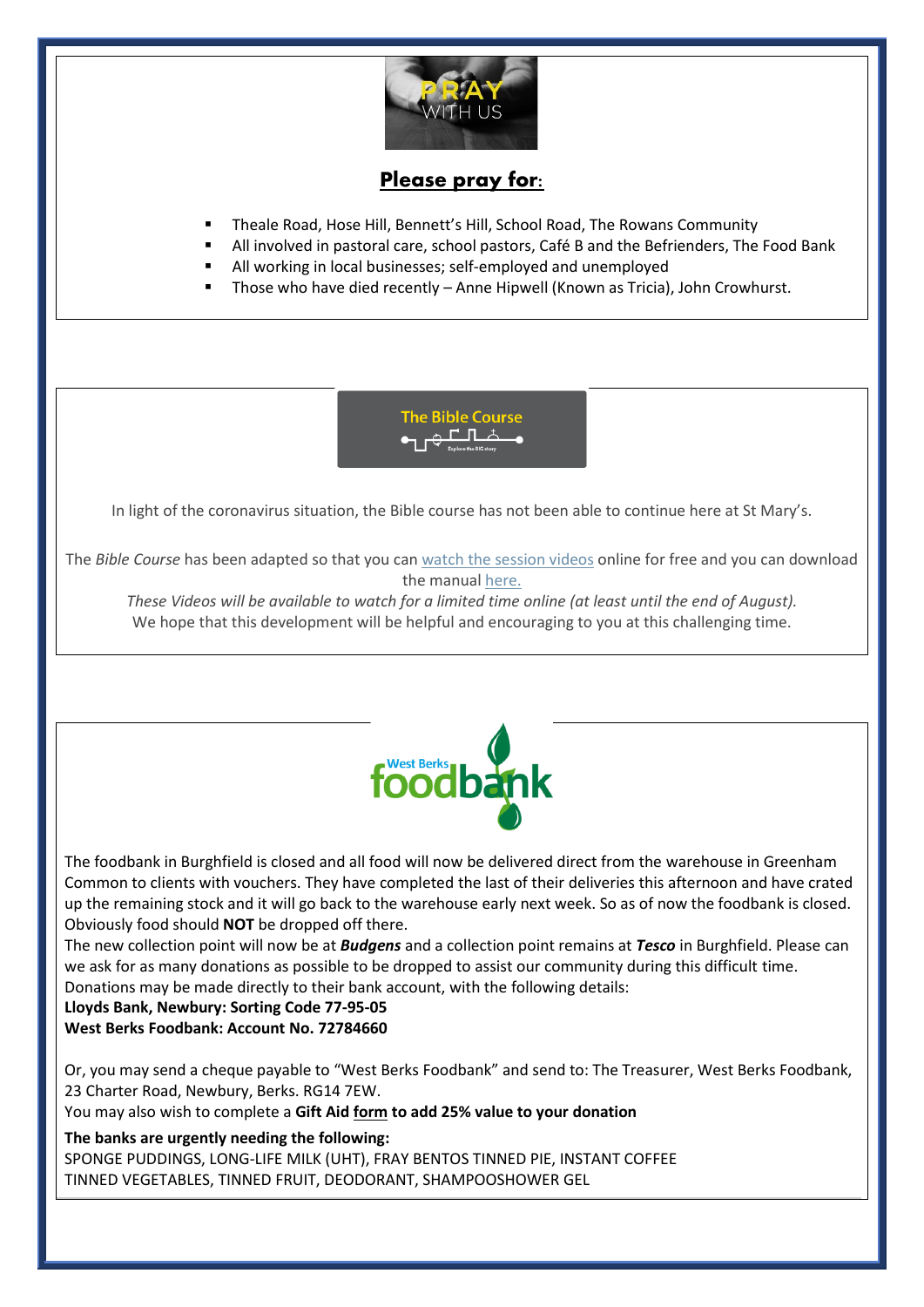

Do you have any pictures of your palm crosses? *Mike, Alison (Church Wardens) & Glynn have sent us their crosses*



Have you made an Easter poster to put in your window? *Alison Claire-Dalgleish, Glynn & Margaret Thomas sent their lovely Easter Posters + Alison Eves bunting*



Have you thought of making an Easter garden with your family? *Revd Lorraine sent us her Easter Garden* 



Do you have any stories which have helped your faith during our time of crisis which you might like to share?

If you have any prayer requests please let us know and we can forward on to our prayer team. If you have a request for a favourite hymn, let us know and we can pass this on to Gill.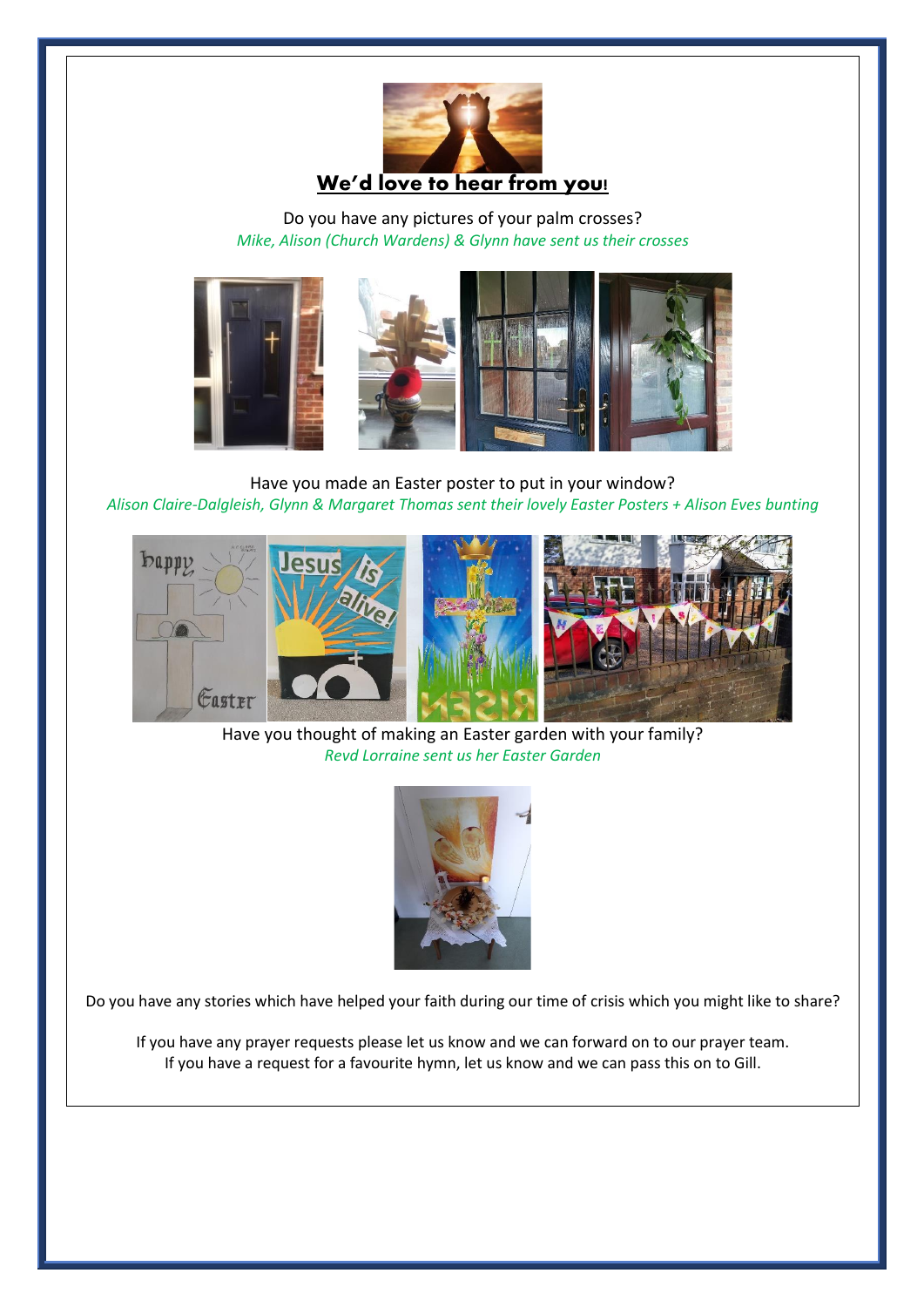#### **News from 'Our Church Community'**

Alison has been making scrubs bags (for workers to transport and wash their scrubs in, without having to open anything up, it all goes in the washing machine). Hopefully this cuts down the chance of hospital staff taking the virus home with them on their clothes. Great idea Alison, Well done!



*Alison Eves – Church Warden* 

Brian has been taking advantage of the lovely weather to get on with the patio in our back garden, and Eileen has been helping by carry the paving slabs, pruning & weeding in the rest of the garden which now looks tidier than it's ever been. We are so grateful that we have a garden and can spend time in the fresh air while we are staying at home



*Brian & Eileen Thatcher* 

Glynn has been busy making three more blankets. She normally makes these and gives them to the RBH.



*Revd Glynn*